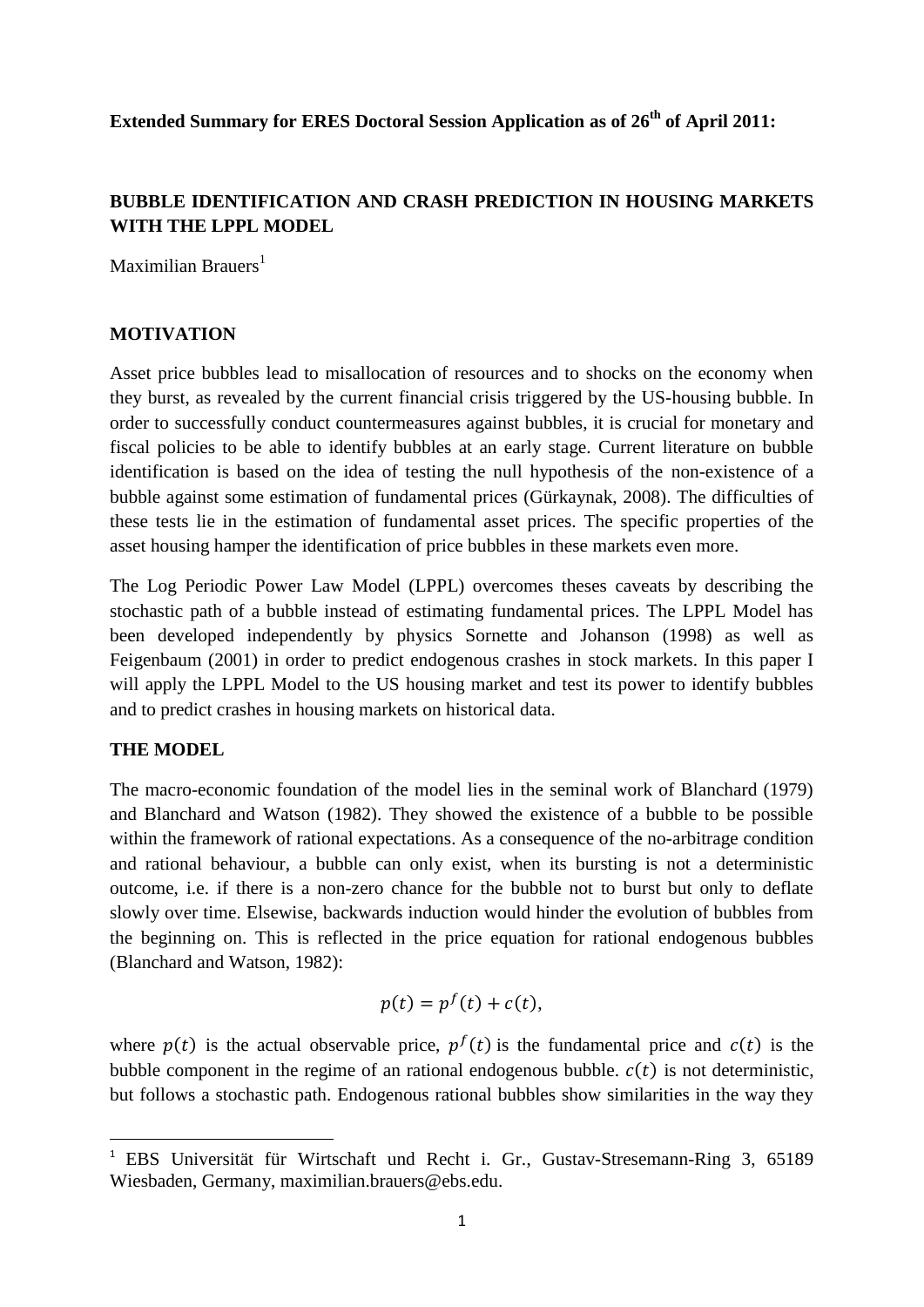evolve and grow. The crash, i.e. the burst of a bubble, is a stochastic event with a probability below one. Under rational expectations, the bubble term evolves proportional to the probability of a crash. Intuitively, rational agents must be compensated by higher returns as the risk of a crash rises in order to stay in the market. Under the law of one price and under rational expectations, the price evolves proportional to the hazard rate of a crash within a bubble regime. The hazard rate gives the probability of the occurrence of a crash under the condition that it has not occurred yet.

On a micro-level the hazard rate of the crash can be modelled by means of statistical physics (Johansen, Ledoit and Sornette, 2000). The concepts of herding behaviour, (un)willing cooperation, imitation and positive feedback that underlay the model of the hazard rate stem from financial behaviour (Shleifer and Vishny, 1997, Shiller, 2005). All market participants are organized in networks of family, friends and colleagues. Agents influence each other from one period to another in their investment decision. The decision of one agent to buy or sell (+ or -) depends on the behaviour of the agents within her network and an idiosyncratic signal she alone receives:

$$
s_i(t+1) = sign\left(K_i\sum_{j=1}^n s_j + \sigma_i \varepsilon_i\right)
$$

Where  $s_i(t + 1)$  is the decision of an agent whether to buy, hold or sell within the next period described as a signum function.  $K_i$  is the coupling strength between traders of a network and can be heterogeneous across pairs of neighbors. N is the set of traders who influence trader i.  $S_i$  is the current state of trader j.  $\sigma_i$  Is the tendency towards idiosyncratic behavior of an agent.  $\varepsilon_i \sim N(0,1)$  is an individually received signal. The purpose of this equation is to formalize the decision process of an individual trader. In non-bubble regimes disorder rules, i.e. agents disagree on whether to buy or sell. Prices lead to market clearance by matching demand and supply. But when the average  $K_i$  rises, order appears in the market. It becomes more and more likely that many market participants make the same decision, e.g. they sell and thus trigger a fire sale. An endogenous crash is the outcome of the fight between order  $(K_i)$  and disorder  $(\sigma_i)$ . The hazard rate of an endogenous crash depends on the evolution of the imitation strength over time  $(K_i)$ . The evolution of  $K_i$  itself depends on the market structure.

The market structure refers to the fact that some market participants have more direct neighbors in their network and that they have stronger influences on other neighbors. Large hedge funds and big investors have more influence on the market than small investors. Statistical physics provides the necessary concepts of scale invariances and fractal dimensions needed to formalize the hierarchical structure of markets and to describe the corresponding hazard rate for endogenous crashes. Since the hierarchical structure in housing markets differs from that in stock markets, I modify the LPPL Model in this paper accordingly. I also modify the LPPL model for the housing markets in order to account for the short sale constraint in these markets.

Plugging the equations for the hazard rate into the equation for price evolvement under rational endogenous bubble regimes gives the LPPL Model: